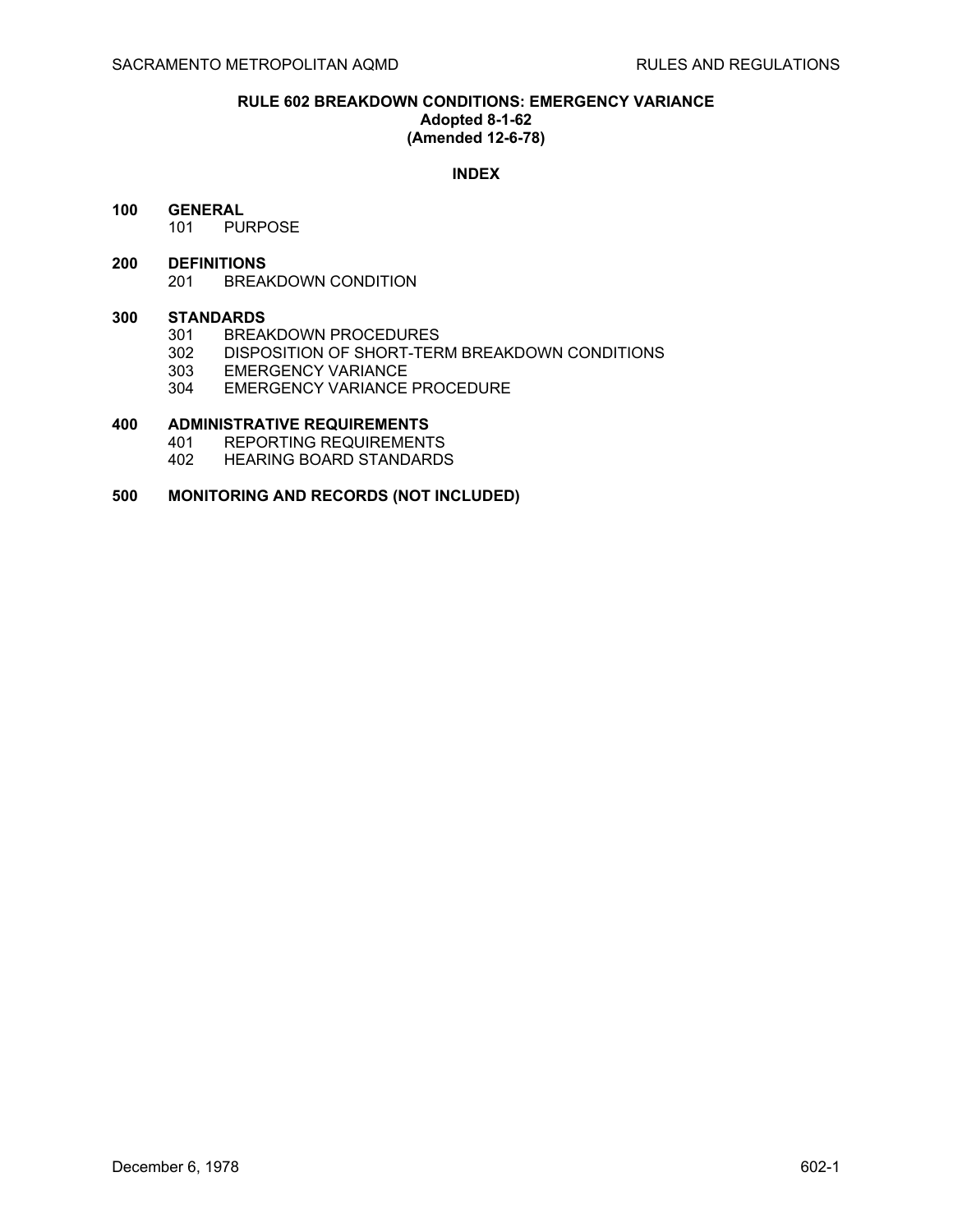This Page Intentionally Left Blank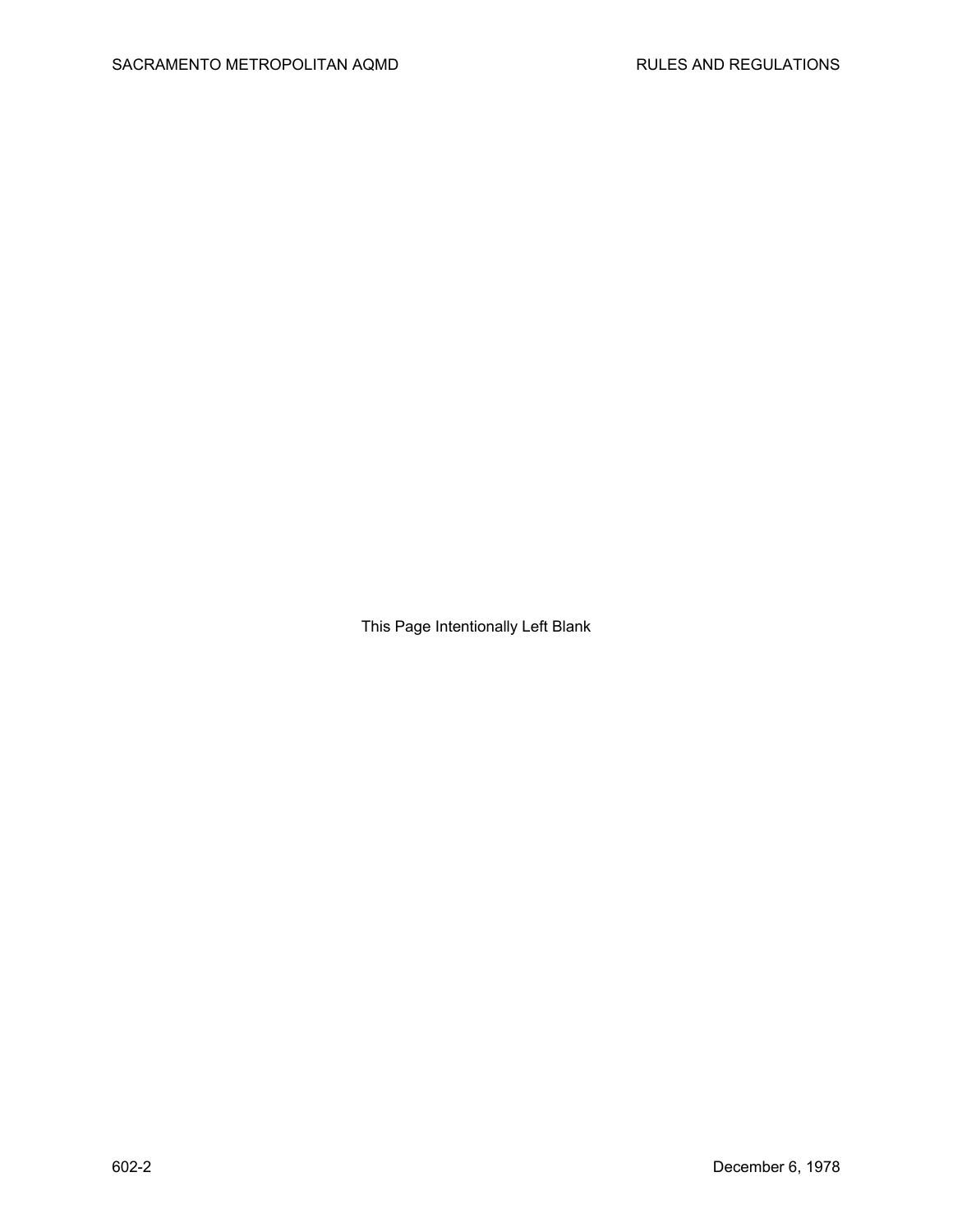# **100 GENERAL**

101 **PURPOSE:** To specify conditions and procedures for breakdowns and emergency variances.

# **200 DEFINITIONS**

- 201 **BREAKDOWN CONDITION:** An unforeseeable failure or malfunction of 1) any air pollution control equipment or related operating equipment which causes a violation of any emission limitation or restriction prescribed by these Rules and Regulations, or by State law, or 2) any in-stack continuous monitoring equipment, where such failure or malfunction:
	- 201.1 Is not the result of neglect or disregard of any pollution control law or Rule or Regulation;
	- 201.2 Is not intentional or the result of negligence;
	- 201.3 Is not the result of improper maintenance;
	- 201.4 Does not constitute a public nuisance;
	- 201.5 Is not a recurrent breakdown of the same equipment.

### **300 STANDARDS**

#### 301 **BREAKDOWN PROCEDURES**

- 301.1 A person shall notify the Air Pollution Control Officer of any occurrence which constitutes a breakdown condition as soon as reasonably possibly, but no later than one hour after its detection. If the breakdown occurs when the Air Pollution Control Officer cannot be contacted, the report of breakdown shall be made at the commencement of the next regular working day.
- 301.2 The notification shall identify the time, specific location, equipment involved, and to the extent known the cause(s) of the occurrence.
- 301.3 Upon notification of the breakdown condition, the Air Pollution Control Officer shall investigate the breakdown condition in accordance with uniform written procedures and guidelines relating to logging of initial reports on appropriate forms, investigation, and enforcement follow-up. If the occurrence does not constitute a breakdown condition, the Air Pollution Control Officer may take appropriate enforcement action.

## 302 **DISPOSITION OF SHORT-TERM BREAKDOWN CONDITIONS**

- 302.1 An occurrence which constitutes a breakdown condition, and which persists only until the end of the production run or 24 hours, whichever is sooner (except for continuous air pollution monitoring equipment, for which the period shall be 96 hours) shall constitute a violation of any applicable emission limitation or restriction prescribed by these Rules and Regulations; however, the Air Pollution Control Officer may elect to take no enforcement action if the owner or operator demonstrates to his satisfaction that a breakdown condition exists and the following requirements are met:
	- a. The notification required in Section 301.1 is made; and
	- b. Immediate appropriate corrective measures are undertaken and compliance is achieved, or the process is shutdown for corrective measures before commencement of the next production run or within 24 hours, whichever is sooner (except for continuous air pollution monitoring equipment for which the period shall be 96 hours). If the owner or operator elects to shut down rather than come into immediate compliance, (s)he must nonetheless take whatever steps are possible to minimize the impact of the breakdown within the 24 hour period; and
	- c. The breakdown does not interfere with the attainment and maintenance of any national ambient air quality standard.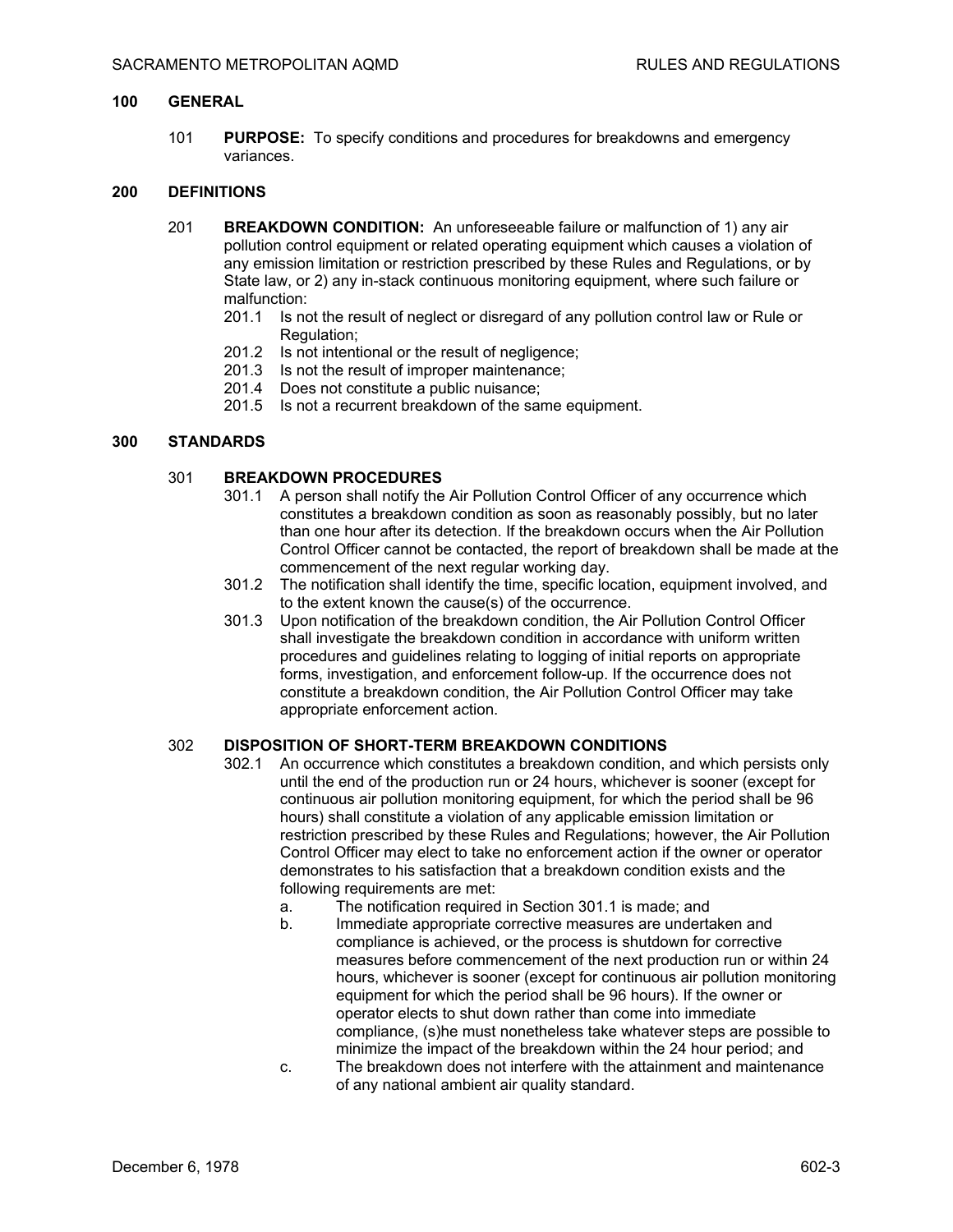- 302.2 An occurrence which constitutes a breakdown condition shall not persist longer than the end of the production run or 24 hours, whichever is sooner (except for continuous air pollution monitoring equipment, for which the period shall be 96 hours), unless an emergency variance has been obtained.
- 303 **EMERGENCY VARIANCE:** If the breakdown condition will either require more than 24 hours to correct or persists longer than the end of the production run (except for continuous air pollution monitoring equipment, for which the period shall be 96 hours) the owner or operator may, in lieu of shutdown, request the Air Pollution Control Officer to commence the emergency variance procedure set forth in Section 304.

## 304 **EMERGENCY VARIANCE PROCEDURE:**

- 304.1 Upon receipt of a request for an emergency variance, the Air Pollution Control Officer shall contact the chairperson of the Hearing Board or other designated member(s) of the Hearing Board, to establish a time and place for consideration of the request. The Air Pollution Control Officer shall inform the owner or operator of the source of such time and place. During consideration of the emergency variance, the Air Pollution Control Officer shall recommend whether an emergency variance should be granted. The owner or operator of the source shall be entitled to present testimony and evidence at the hearing. The burden shall be on the owner or operator to establish that a breakdown condition exists. Thereafter, the chairperson or other designated member(s) may, without notice of hearing, grant or deny an emergency variance. Reasonable conditions may be included in the variance. A written order confirming the decision, with appropriate findings, shall be issued within five days.
- 304.2 No emergency variance shall be granted unless the chairperson or other designated member(s) finds that:
	- a. The occurrence constitutes a breakdown condition;
	- b. Continued operation is not likely to create an immediate threat or hazard to public health or safety; and
	- c. The requirements for a variance set forth in Health & Safety Code Sections 42352 and 42353 have been met;
	- d. The continued operation in a breakdown condition will not interfere with the attainment or maintenance of the national ambient air quality standards.
- 304.3 At any time after an emergency variance has been granted, the Air Pollution Control Officer may request for good cause that the chairperson or designated member(s) reconsider and revoke, modify or further condition the variance. The procedures set forth in Section 304.1 shall govern any further proceedings conducted under this section.
- 304.4 An emergency variance shall remain in effect only for as long as necessary to repair or remedy the breakdown condition, but in no event after a properly noticed hearing to consider an interim or 90 day variance has been held, or 15 days from the date of the subject occurrence, whichever is sooner.

## **400 ADMINISTRATIVE REQUIREMENTS**

401 **REPORTING REQUIREMENTS:** Within one week after a breakdown condition has been corrected, the owner or operator shall submit a written report to the Air Pollution Control Officer on forms supplied by the Air Pollution Control Officer describing the causes of the breakdown, corrective measures taken, estimated emissions during the breakdown and a statement that the condition has been corrected, together with the date of correction and proof of compliance. The Air Pollution Control Officer may, at the request of the owner or operator for good cause, extend up to 30 days the deadline for submittal of the report described in this subsection.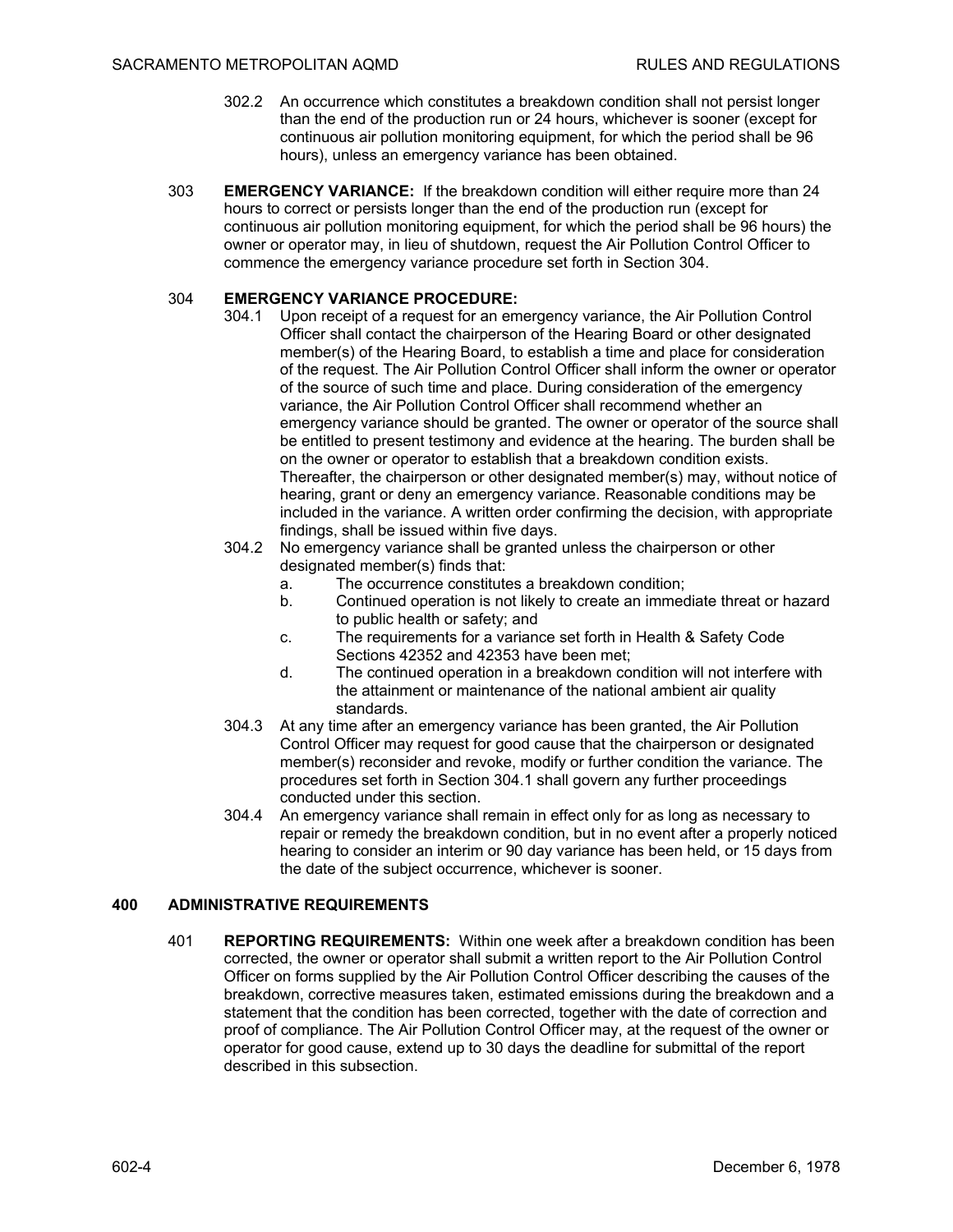- 401.1 The burden of proof shall be on the owner or operator of the source to provide sufficient information to demonstrate that a breakdown did occur. If the owner or operator fails to provide sufficient information, the Air Pollution Control Officer shall undertake appropriate enforcement action.
- 401.2 Any failure to comply, or comply in a timely manner, with the reporting requirements established in Sections 301.1 and 401 of the rule shall constitute a separate violation of this rule.
- 401.3 It shall constitute a separate violation of this rule for any person to file with the Air Pollution Control Officer a report which falsely, or without probable cause, claims that an occurrence is a breakdown condition.
- 402 **HEARING BOARD STANDARDS:** The Hearing Board shall adopt standards and guidelines consistent with this rule to assist the chairperson or other designated member(s) of the Hearing Board in determining whether to grant or deny an emergency variance, and to assist the Air Pollution Control Officer in the enforcement of this rule.